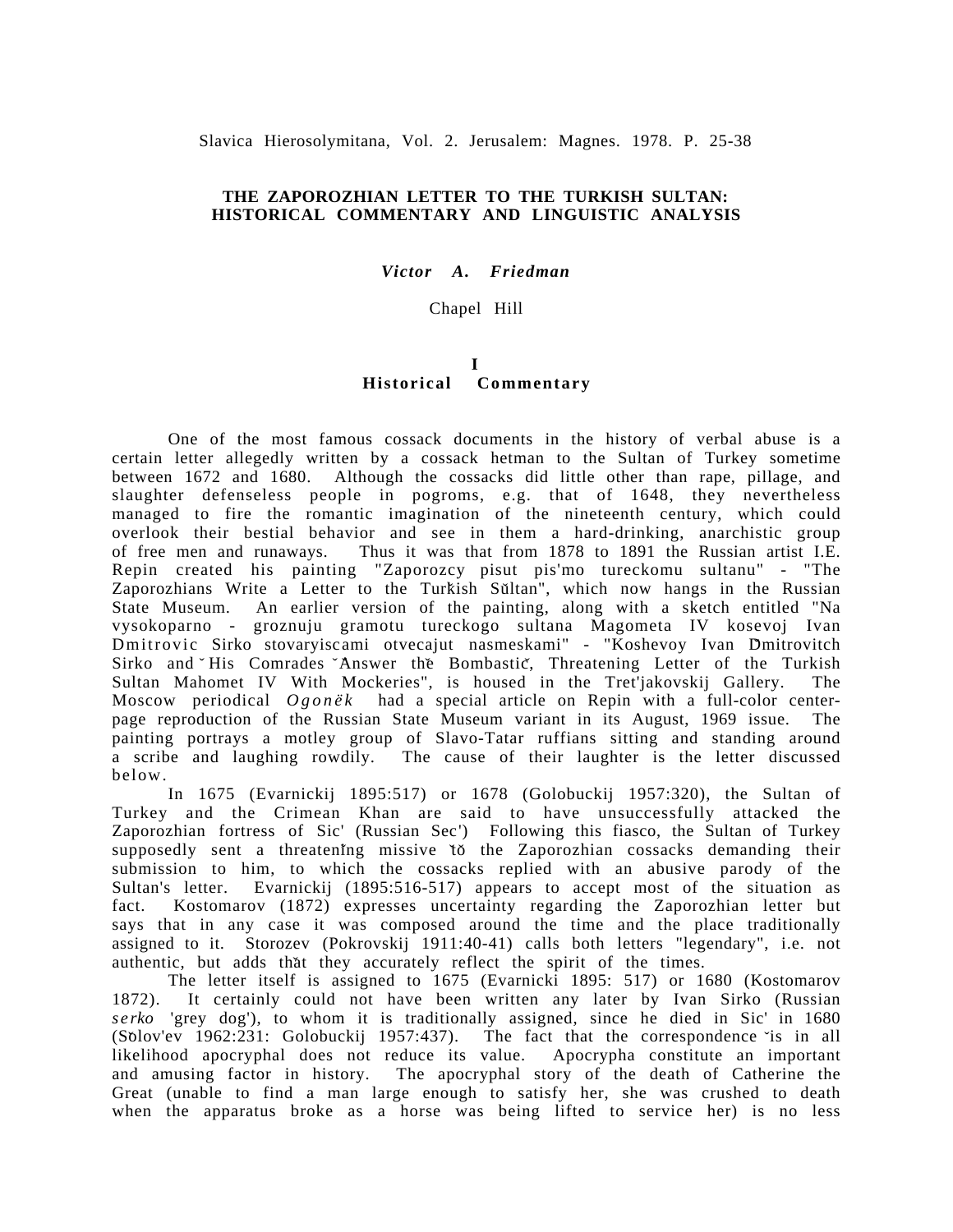amusing whether true or false, and it is of historical value, since it accurately reflects the attitude of some people toward the empress. Similarly, the story that Stalin had a reproduction of the abovementioned Repin painting hanging in his study, and that when visitors came he would stand before the painting and recite from memory the associate letter displays the wide influence of this letter in Russian thought, either because Stalin memorized it or because he is said to have done so. The fact that Repin spent thirteen years creating a canvas depicting the writing of the letter is another example of the influence it exerted, apocryphal or not.

Before proceeding with the actual analysis of the letter, some background material is in order with regard to Russian versions and English translations. I have found two distinct versions of the letter in its original language. One version, belonging to acertain priest named I. Kurylin from the village of  $\overline{V}$ ysce-Tarasivky in the Ekaterinoslav (modern Dnepropetrovsk) district, was published in several works by Evarnickij (1894:98, 1895:518; cf. also Sfiubravs'ka 1972:39), and this is the version quoted by Storozev (Pokrovskij 1911:40-41). It contains only one obscene word and will be referred to as version E (as in Evarnickij or Expurgated). When it is necessary to differentiate between the three publications of the letter mentioned above, E1 will be used for Evarnickij 1894, E2 for his 1895, and E3 for Storozev, i.e. Pokrovskij 1911. Another version was published by N.I. Kostomarov in 1872, and a normalized Ukrainian version of it is quoted by Golobckij (1947:124). It contains four taboo words, all scatological, and will be referred to as version K (as in Kostsmarov or Kaka). When it is necessary to specify, the version published by Kostomarov will be referred to as K1, that of Golobuckij as K2. (The version of S. Rudanskij [Golobuckij 1957:124-125] is in verse and quite different from versions E and K. Since it is not truly epistolary, it will be excluded from consideration.) It should be noted that both Evarnickij and Kostomarov (but neither Storozev nor Golobuckij) also publisheed the Sultan's letter to which the Zaporozhian letter was an answer.

Version E has been translated into English at least three times. First by William Cresson (1919:41-42), then by some writer for *Ripley's Believe It or Not* (1950?:165-167), and finally by Bernard Guerney (1959:615-616). The first translation is considerably condensed, totally bowdlerized, and contains several inaccuracies. The *Ripley* version is longer and slightly less inaccurate in places, but it contains numerous howlers elsewhere and is still bowdlerized. It should be added that the introductory paragraph of the *Ripley* version contains a number of errors. The letter is said to have provoked the attack on Sic', rather than vice versa, the Crimean Khan is unmentioned, the attack is dated at 1673, and Sirko is said to have died in Siberian exile in 1689. The Guerney translation is complete and accurate, but the one obscene word of version E is rendered as "- - - -" rather than the more literal "a - - - e" or "as - - - - e", for the Russian versions of version E provide at least that much information. Neither version K nor the Sultan's original provoking letter has ever been translated into English, to the best of my knowledge. The Sultan's letter is an invaluable adjunct to the Zaporozhian letter, since the latter is a parody of the former, and not just a formless tirade of abuse.

This article will use Kostomarov's versions of both letters. The differences between Kostomarov's and Evarnickij's versions of the Sultan's letter are minute, but Kostomarov's appears to be closer to what the original should have been due to its more archaic style. In examining version K, however, a careful comparison will be made with version E. While both versions of the Sultan's letter are in standardized Russian and are not, therefore, of any particular linguistic interest, versions E and K are both in a language which might best be described as Late South East Slavic, or Middle Ukrainian, since it reflects many of the phonological changes which came to differentiate Ukrainian from Russian. In the letter, however, these changes are inconsistently rendered, and so it must be presumed that the processes were not completed or that Russian influence was considerable.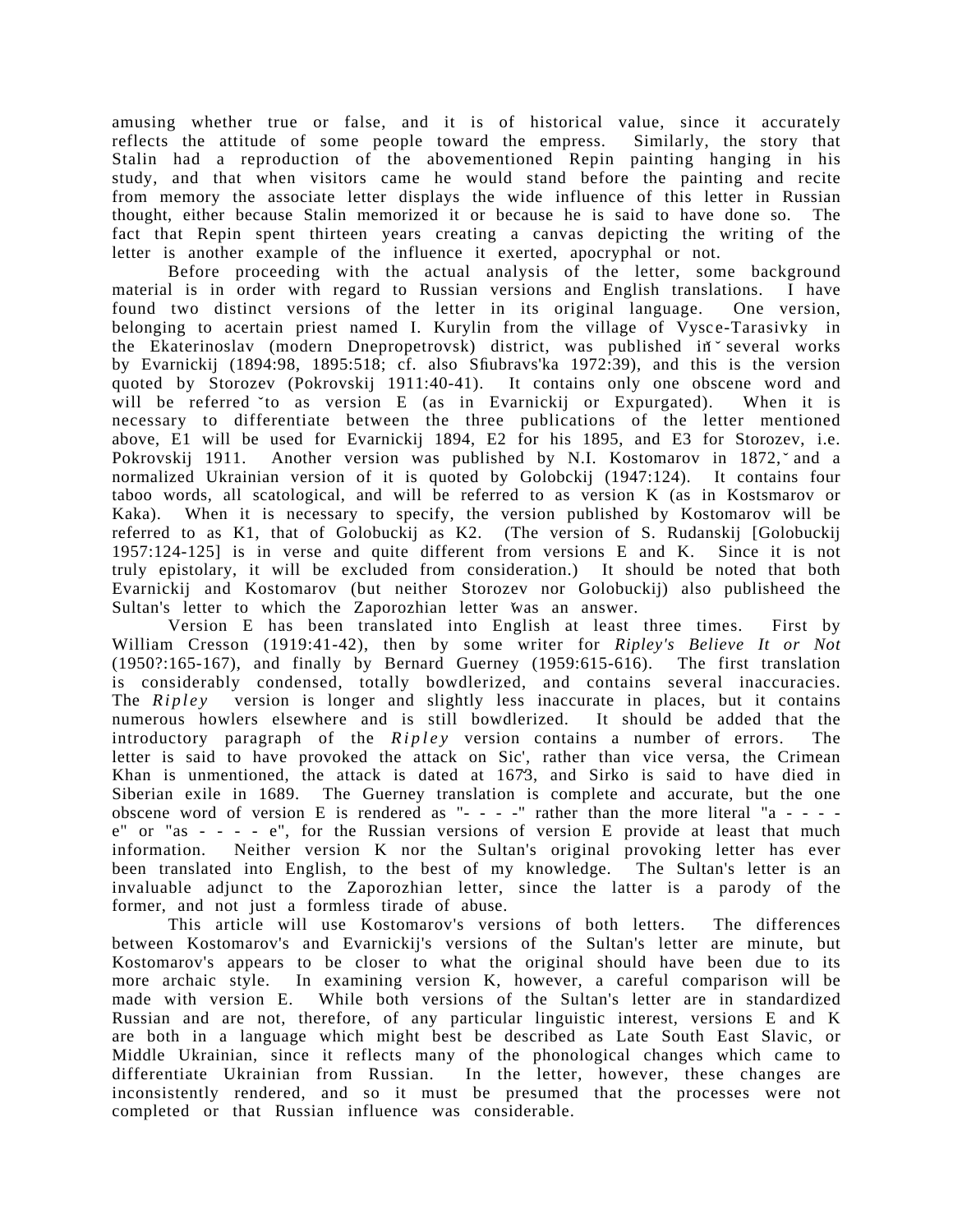Before giving the actual text of the letters, one further problem - that of orthography - must be dealt with. Version E uses a Russian type orthography, K1 uses a Ukrainian type, and K2 uses normalized Ukrainian. In this, as in other matters, we shall follow Kostomarov. Thus  $u =$  Russian  $H$  and Ukrainian  $u$ ;  $i =$ Russian *i*,  $\dot{\mathbf{z}}$  and *u*, Ukrainian *i* and  $i^{\text{TM}}$ ; *e* = Russian *e* and  $\mathbf{z}$  and Ukrainian *e* and  $\epsilon$  In the Sultan's letter, however, we shall use the modern Russian orthography, since only its content, not its form, is of interest.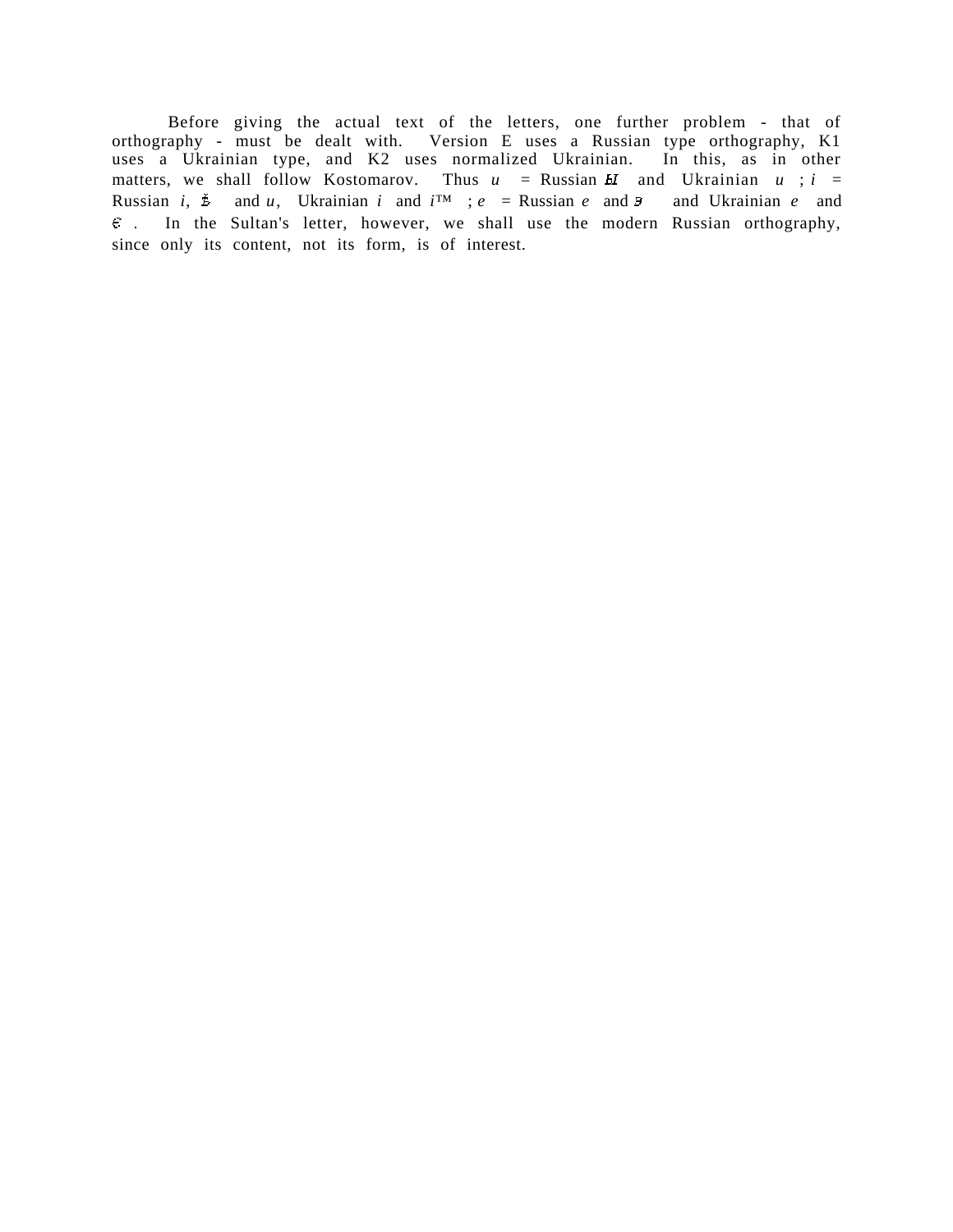#### **I I The Letters**

**The Originals:**

# 1. Султан Мухамед IV к запорожским казакам

Я, султан, сын Магомета, брат - солнца и луны, внук и наместник Божий, владетель всех царств: Македонского, Вавилонского и Иерусалимского, великого и малого Египта: царь над царями; властитель над всеми суествуюими; необыкновенный рыцарь, никем непобедимый; хранитейь неотступный гроба Исуса Христа; попечитель Бога самого; надежда и утешение мусульман, смуение и великий заитник хрустиан, повелеваю вам, запорожские казаки, сдаться мне добровольно и без всякого сопротивления, и меня вашими нападениями не заставьте беспокоить!

Султан турецкий Мухамед

# 2. Запорожцы - турецкому Султану

Ти, шайтань турецкий, проклятого чорта брать и товариъ и самого люциперя секретарь! який ти въ чорта лицарь, чортъ с[ep]ĕ, a ти и твое військо поживае. Не будешъ ти годенъ синівъ християньскіхъ підъ собою мати; твого війська ми не боімося, землею и водою будемъ биться ми зъ тобою. Вавилонский ти кухарь, македонський колесникъ, іерусалимський броварникъ, александрийський козолупъ, великого й малого Египта свинарь, армянська свиня, татарьский сагайдакъ, камінецький катъ, подольский злодіюка, самого гаспида внук и всёго світа и підсвіта блазень, а юашого бога дурень, свиняча морда, кобиляча с [па] ка, різницька собака, некреенний лобъ, ж[оп]у бы твою чортъ паривъ! Оттакъ тобі козаки відказали, плюгавче, не вгоденъ еци матери віпнихъ християнъ. Числа не знаемъ, бо календаря не маемъ, місяць у небі, а годъ у книжиціа день такий и у насъ якъ у васъ, поцілуй за се въ г[узн]о нас!!

Кошовий отоманъ Захапченко со всімъ кошомъ запорозькимъ

# **The Transliterations**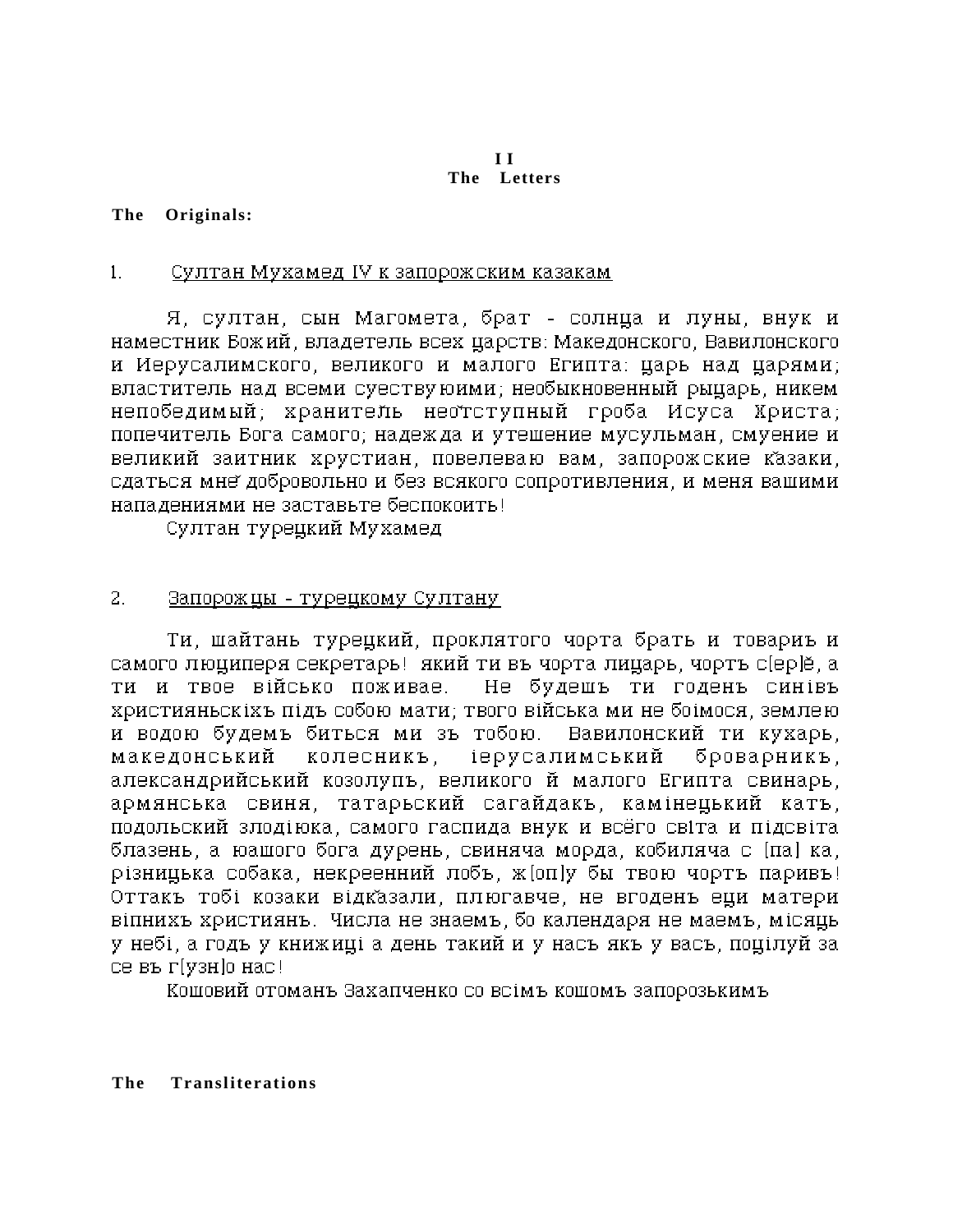#### 1. Sultan Muxamed IV k zaporozskim kazakam

Ja, sultan, syn Magometa, brat - solnca i luny, vnuk i namestnik Bozij, vladetel' vsex carstv: Makedonskogo, Vavilonskogo i Ierusalimskogo, velikogo i malogo Egipta: car' nad carjami; vlastitel' nad vsemi suscestvujuscimi; neobyknovennyj rycar', nikem perobedimyj; xranitel' neotstupnyj groba Isusa Xrista; popecitel' Boga samogo; nadeza i utensenie musul'man, smuscenie i velikij zascitnik xristian, povelevaju vam, zaporoz skie kazaki, sdat'sja mne dobrovol'no i bez všjakogo soprotivlenija, i menja vasimi ňapadenijami ne zastav'te bezpokoit'!

Sultan tureckij Muxamed

# 2. Zaporozcy - tureskomu Sultanu

Ty sajtan<sup>1</sup> tureckij<sup>2</sup>, prokljatogo corta brat" i tovarysc<sup>"3</sup> i samogo ljucyperja sekretar"<sup>4</sup>! jakyj ty v" corta lycar', cort" `s[er]e<sup>5</sup>, a ty i<sup>6</sup> tvoe `vijs'ko<sup>7</sup> pozivae<sup>8</sup>. Ne budes" ty goden" syniv" xrystyjan'skix<sup>"9</sup> pid"<sup>10</sup> soboju maty<sup>11</sup>; tvogo vijs'ka<sup>12</sup> my ne boimosja $^{13}$ , zemleju i vodoju budem" byt'sja $^{14}$  my $^{15}$  z" toboju. Vavylonskyj ty kuxar'<sup>16</sup>, makedons'kyj<sup>17</sup> kolesnyk"<sup>18</sup>, ierusalims'kyj<sup>19</sup> brovarnyk"<sup>20</sup>, aleksandryjskyj<sup>21</sup> kozolup", velikogo j malogo<sup>22</sup> Egipta svynar', armjans'ka svynja, tatar'skyj $^{23}$  sagajdak" $^{24}$ , kaminec'kyj $^{25}$  kat", podol's'kyj $^{26}$  zlodijuka $^{27}$ , samogo gaspida $^{28}$  vnuk" i vsjogo svita $^{29}$  i pidsvita $^{30}$  blazen' $^{31}$ , a nasogo boga duren', svynjaca morda, kobyljaca s[ra]ka, riznyc'ka sobaka, nekrescennyj lob", z[op]u by tvoju cořt" pariv"<sup>32</sup>! Otťak" tobi kozaky vidkazaly, pljugavče<sup>33</sup>, ne vgoden<sup>"34</sup> esi matery virnyx" xrystyjan"<sup>35</sup>. Cisla ne znaem", bo kalendarja ne maem", misjac' u nebi $36$ ,  $a^{37}$  god" u knyzyci a děn' takyj  $i^{38}$  u nas" jak"  $u^{39}$  vas", pociluj za se v"  $g[uzn]o<sup>40</sup>$  nas"!

Kosovyj otoman"<sup>41</sup> Zaxarcenko<sup>42</sup> so<sup>43</sup> vsim" kosom"<sup>44</sup> zaporoz'kim"<sup>45</sup>

#### **The Translations**

#### 1. Sultan Mohamed IV to the Zaporozhian Cossacks

I, the Sultan, son of Mohamed, brother of the Sun and Moon, grandson and vicegerent of God, sovereign of all kingdoms: of Macedonia, Babylonia, and Jerusalem, of Upper and Lower Egypt: king of kings, ruler of all that exists;extraordinary, invincible knight; constant guardian of the grave of Jesus Christ; trustee of God himself; hope and comfort of Moslems, confusion and great protector of Christians, command you, the Zaporozhian Cossacks, to surrender to me voluntarily and without any kind of resistance, and don't permit yourselves to trouble me with your attacks!

Turkish Sultan Mohamed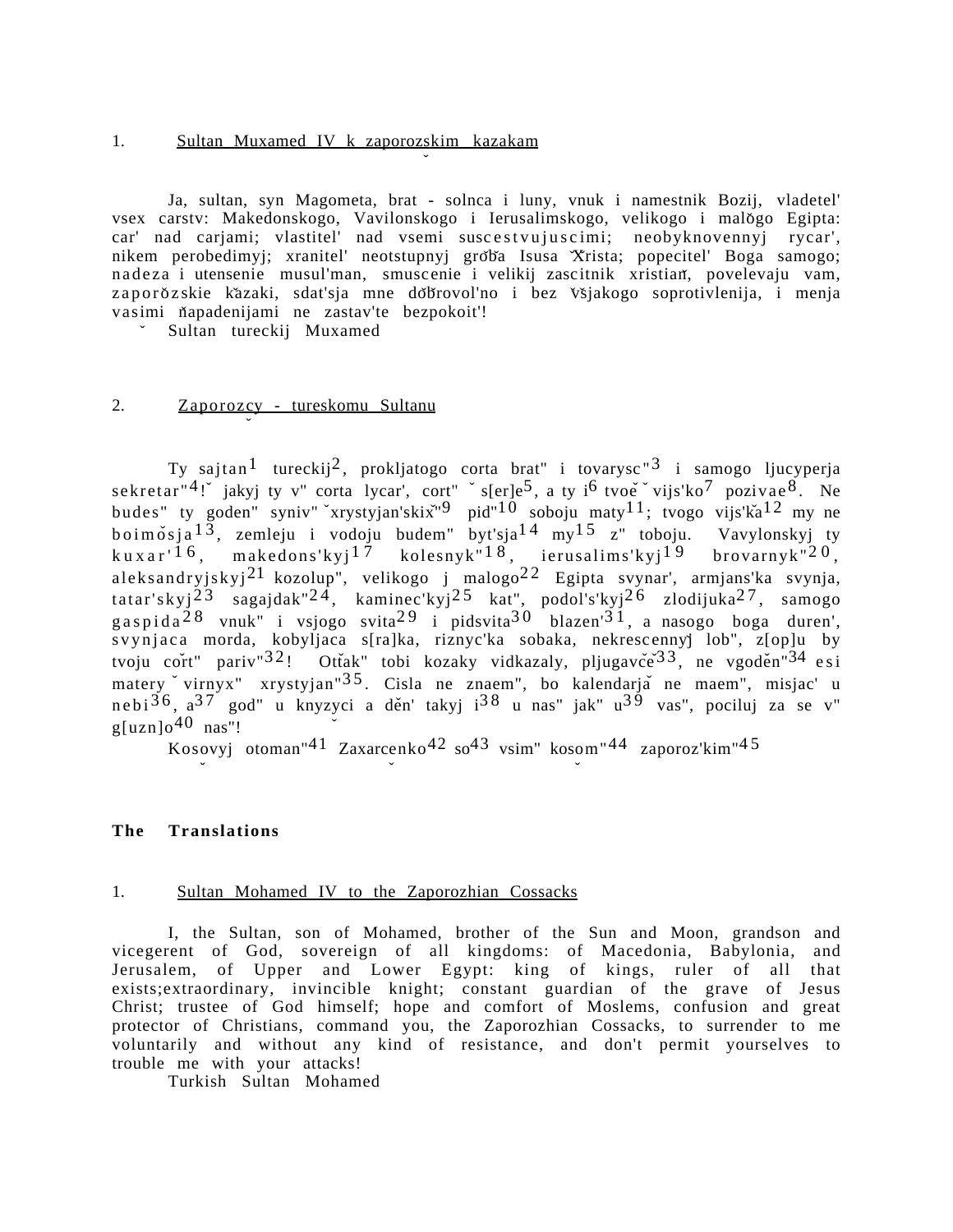#### 2. Zaporozhians - to the Turkish Sultan

You Turkish Satan, brother and comrade of the damned devil and secretary to Lucifer himself! What the hell kind of knight are you? The devil s[hit]s and you and your army swallow [it]. You aren't fit to have the sons of Christians under you; we aren't afraid of your army, and we'll fight you on land and sea. You Babylonian busboy, Macedonian mechanic, Jerusalem beerbrewer, Alexandrian goatskinner, swineherd of Upper and Lower Egypt, Armenian pig, Tatar goat, Kamenets hangman, Podolian thief, grandson of the Evil Serpent himself, and buffoon of all the world and the netherworld, fool of our God, swine's snout, mare's a[ssho]le, butcher's dog, unbaptized brow, may the devil steam your a[s]s! That's how the cossacks answer you, you nasty glob of spit! You're unfit to rule true Christians. We don't know the date because we don't have a calendar, the moon [=month] is in the sky, and the year is in a book, and the day is the same with us as with you, so go kiss our b[ut]t!

Chief Hetman Zaxarcenko with all the Zaporozhian Host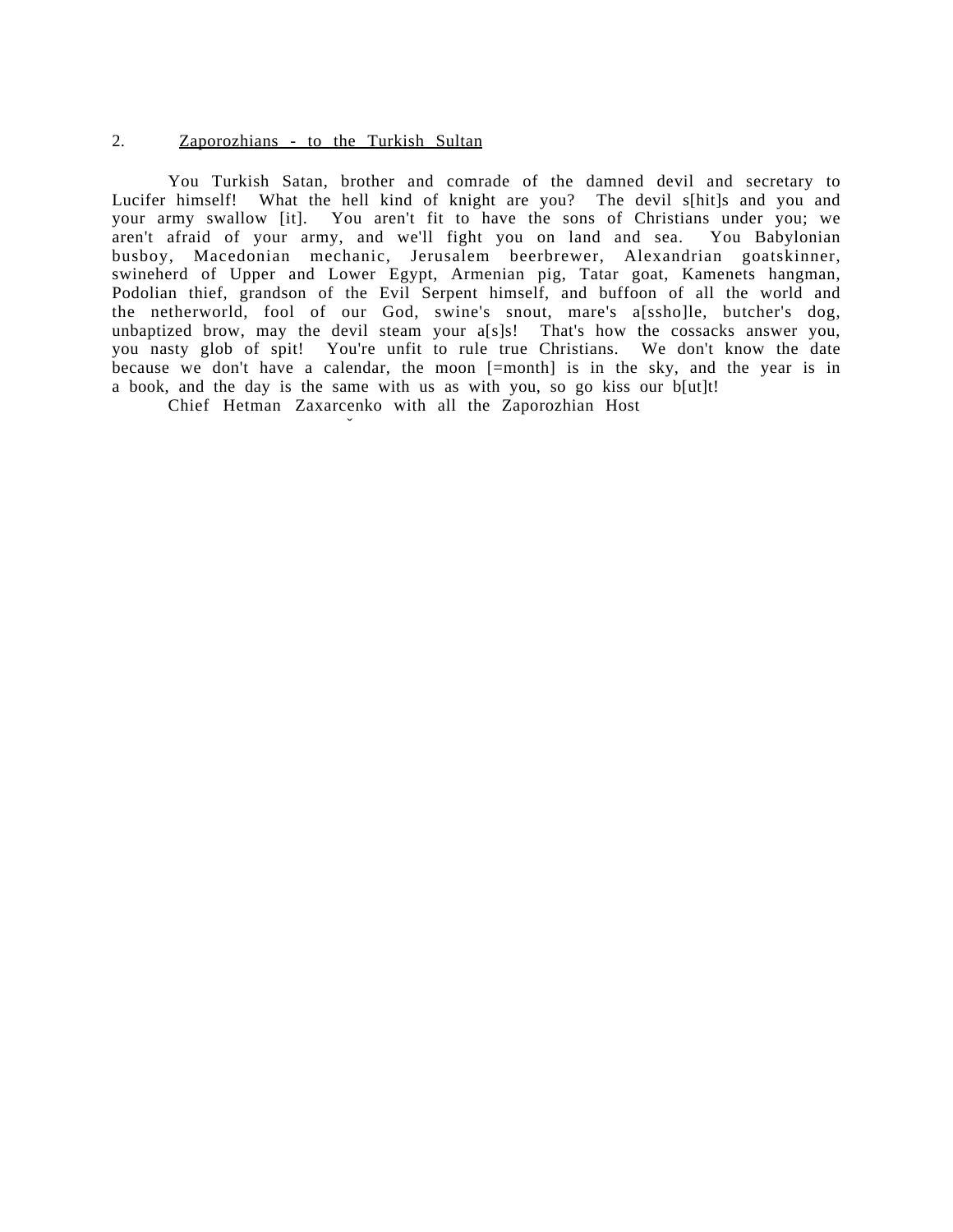# **Notes**

Before proceeding with the numbered notes, I should like to make a general comment on the nature of the translation. While literalness has been the primary goal of the translation, I have sought to avoid sacrificing the tone of the letter for its sake. Thus, although the second person singular pronoun  $ty$  corresponds historically to English *thou,* I have chosen to use the modern English *you* . This is because the use of *ty* in the original gives the letter a tone of offensive familiarity, i.e. of insult, while the use of *thou* in the English translation would have given it a quaint, old-fashioned, almost Biblical (heaven forfend!) tone. Similarly, I have translated *kuxar'* as 'busboy', rather than with the more literal 'cook' or 'scullion', because the former is not as low-status, i.e. abusive, while the latter is too archaic to have the desired impact. The same situation motivated my translation of *kolesnyk* by the contemporary 'mechanic' rather than the literal 'wheelwright', since our modern mechanic can be said, in a way, to be the functional equivalent of the wheelwright

of earlier times.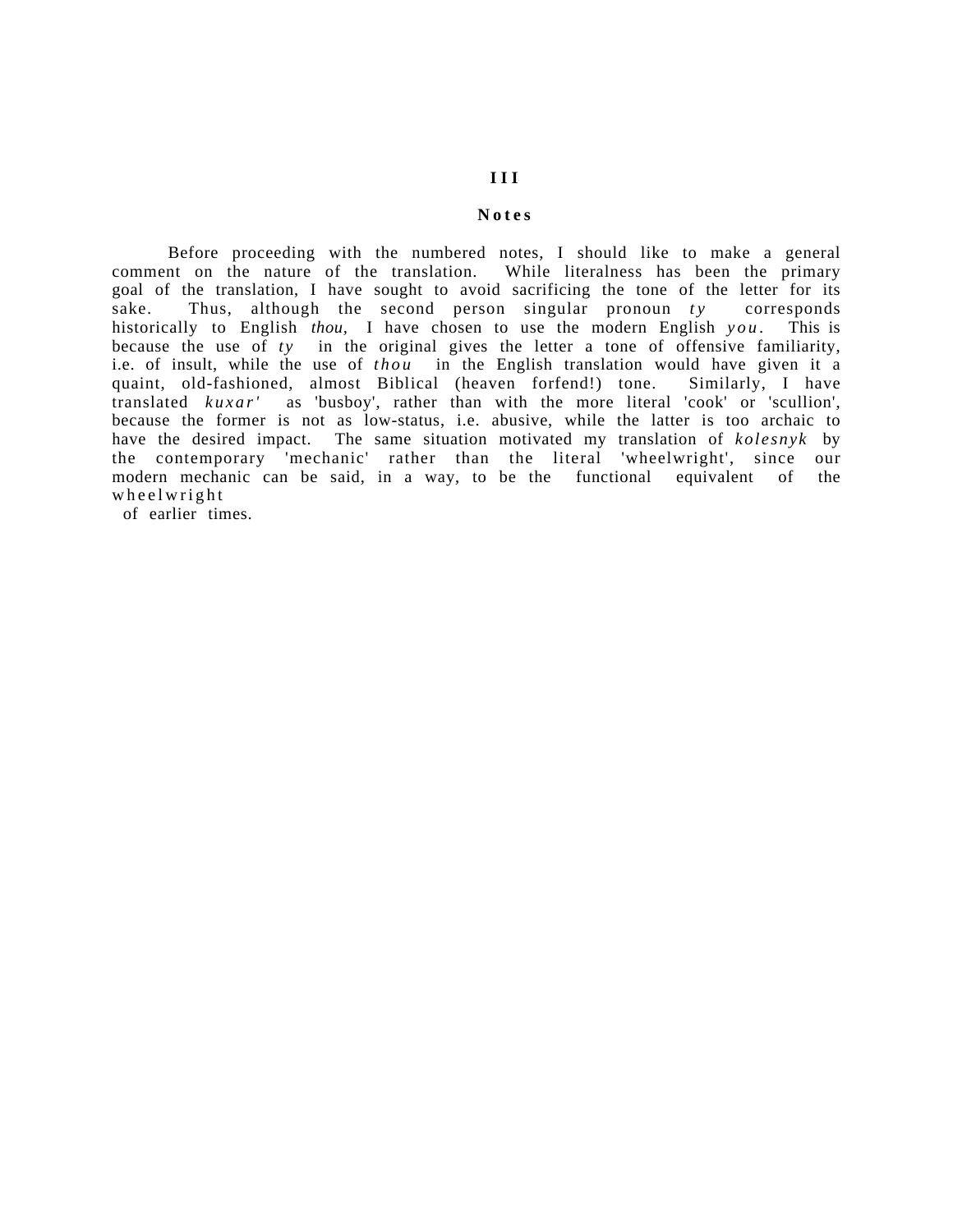- 1. Glossed in E as  $cort''$  'devil'.
- 2. E2 and 3 *turec'kij.*
- 3. E *tovarys*ˆ*"*.
- 4. E *sekretar'*.
- 5. E *vykidae* 'puke, abort, void'.
- 6. E lacks *ty i*.
- 7. E *vijsko*.
- 8. E and K2 *poz*ˆ*irae* 'devour, eat up'.
- 9. E *xrestijans'kix"*.
- 10. E3 *pod"*.
- 11. Glossed in E as  $\iint$  'have'.
- 12. E1 *vijska.*
- 13. E *boimos'.*
- 14. E *byt'cja.*
- 15. E lacks *my.*
- 16. *Kuxar'* literally 'cook, scullion'. See introduction to this section.
- 17. E *makedonsij.*

18. *Kolesnyk"* literally 'wheelwright'. See introduction to this section. E1 has *kolesnik".*

- 19. E2 and E3 *erusalims'kij.*
- 20. Glossed in E as *pivovar"* 'beerbrewer'.
- 21. E *aleksandrijskij.*
- 22. *Velikogo j malogo* literally 'great and small' or 'greater and lesser'.
- 23. E *tatarskij.*
- 24. Glossed in E as *koze™l* 'goat'. Actually, *sagajda¡k* (also *sajda¡k* and *saada¡k*) means ' crossbow' or 'quiver' (from Tatar  $sagdaq$ ). The word intended is  $sajgajk$ (also *sajga<sub>i</sub>* from Chagtai *saigak*) 'steppe antelope'. This mistake occurs in all published versions of the letter '(v. addendum).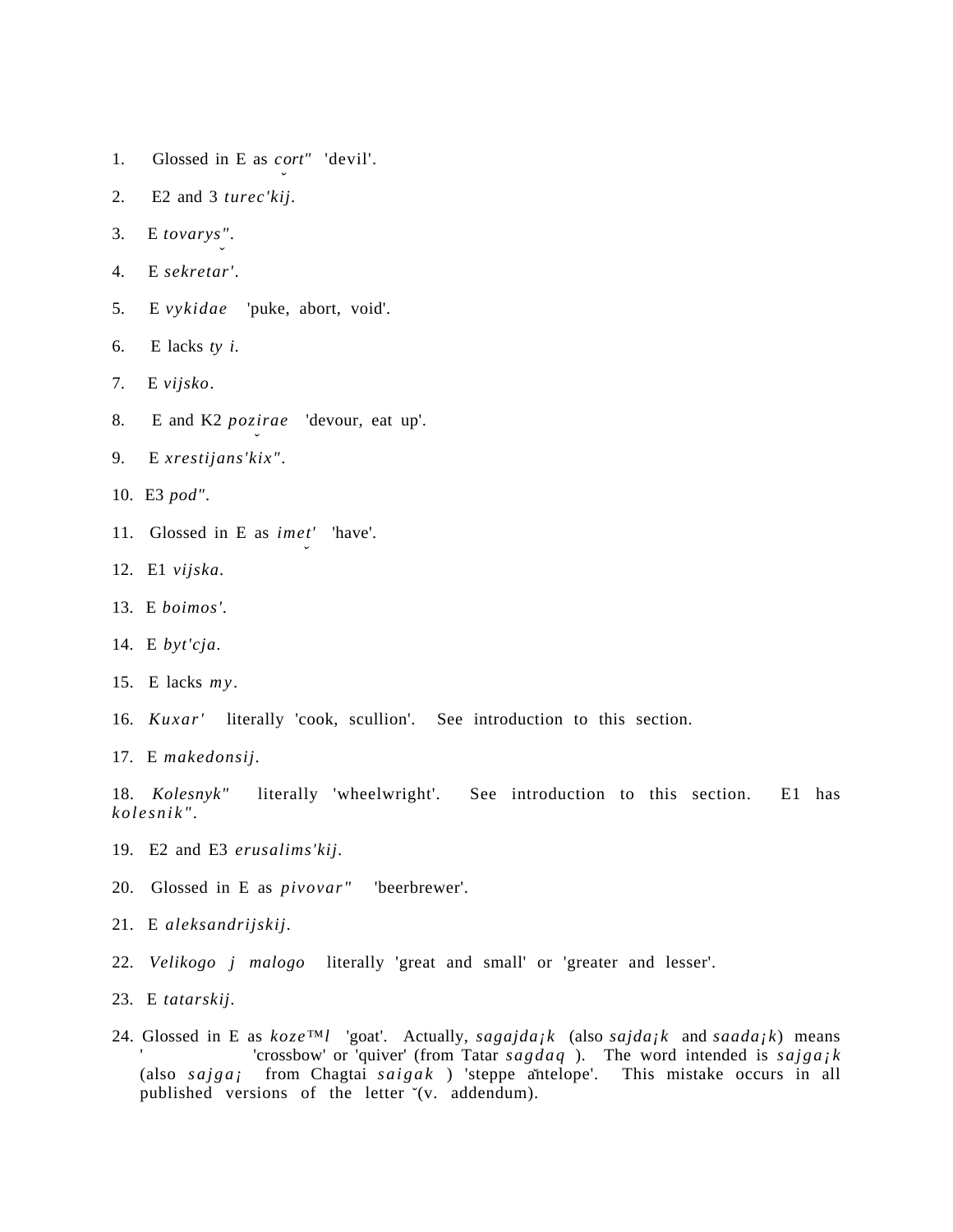- 25. E1 *kamineckij*, E2 and 3 *kamenec'kij*.
- 26. E *podoljans'kij*.
- 27. *Zlodijuka* literally 'evil-doer' but modern 'thief'. Both Evarnickij and Kostomarov point out that this epithet and the preceding one refer to the destruction of Kamenets and Podolia by the Sultan. Kostomarov adds that since this occurred in 1672, the letter must have been written after that date.
- 28. Glossed in E as *d'javol"* 'devil'. Actually, *gaspida* means 'asp, serpent'. In view of the literal meaning and Evarnickij's gloss, I have chosen a translation impling the Original Tempter over Guerney's *basilisk*.
- 29. E *svitu*.
- 30. E1 *podsvitu*, E2 and 3 *pidsvitu*.
- 31. Glossed in E as *glupec"* 'fool, stupidhead'.
- 32. E *xaj by vzjav" tebe cort"* 'may the devil take you'.
- 33. Glossed in E as *poganec"* 'rascal'. Since the root *plju-* refers to spit, and since the adjective *pljugavyj* means 'loathesome, despicable', I have chosen the translation *you nasty glob of spit* over Guerney's *thou basest of all runts.*
- 34. E *nevgoden"*.
- 35. E *xrestijan"*.
- 36. E1 *neba*.
- 37. E lacks *a*.
- 38. E lacks *i.*
- 39. E *jak" i u vas"*.
- 40. E *pociluj za te os' kudy nas"!* 'kiss us on the you-know-where!'.
- 41. E *ataman*.
- 42. E *Ivan" Sirko*. I can find no reference to a hetmen from this period named Zaxarcenko. Kostomarov himself says that the letter must have been written while Sirko was chief hetman.
- 43. E *zo*.
- 44. E2 and 3 *kos*ˆ*tom"*.
- 45. E *zaporoz*ˆ*s'kim"*.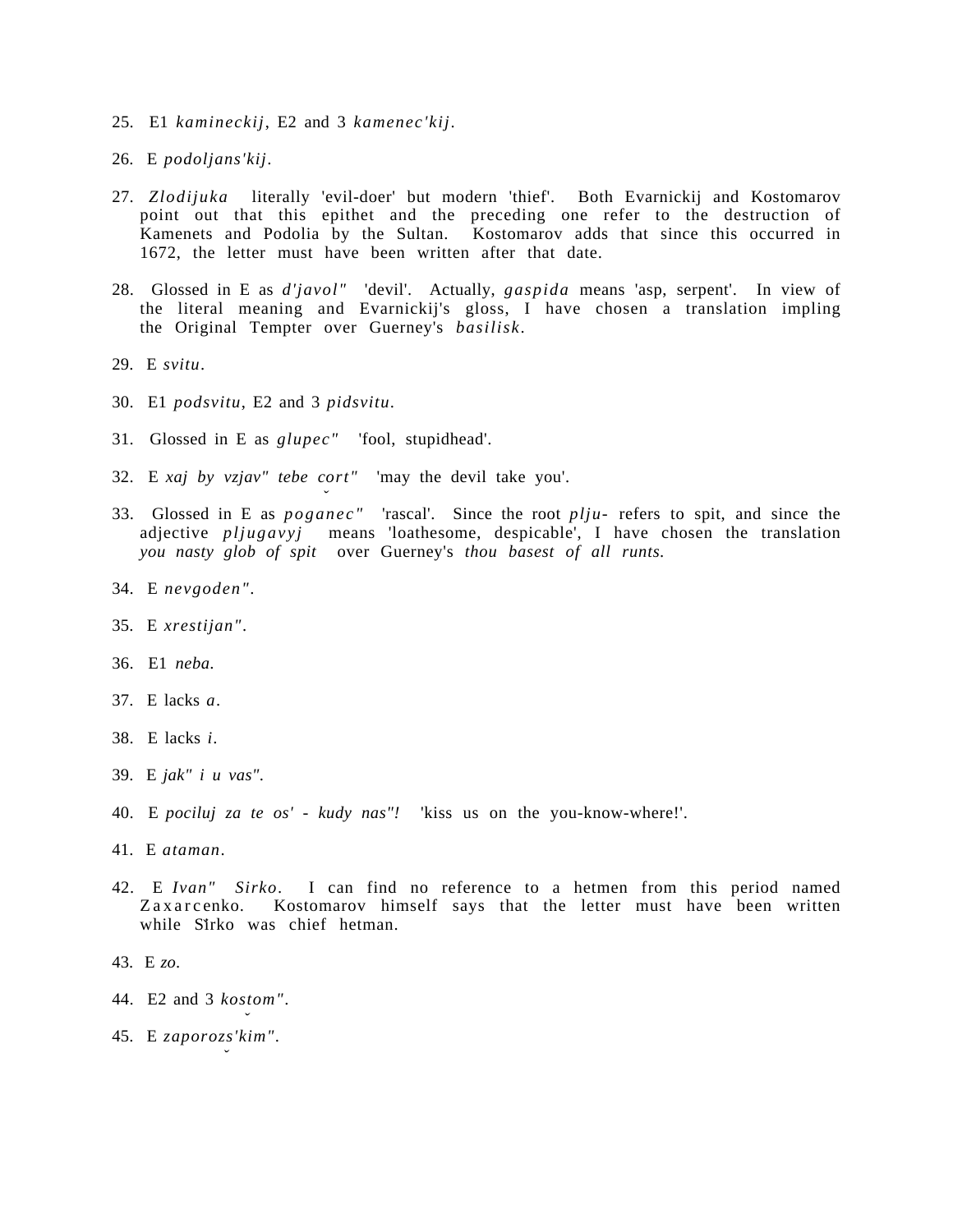#### **Linguistic Analysis**

Since the Zaporozhian letter was probably written in the southern Ukraine at the end of the seventeenth century, the main concern of this analysis will be the demonstration of the extent to which phonological, morphological, and lexical features which came to be distinctly Ukrainian are reflected in the letter. We will treat phonological developments first.

#### Phonology

- 1. Common Slavic *jat'* gives Ukrainian /i/: *zlod* i*juka*, *sv* i*ta*, *pidsv* i*ta*, *r* i*znyc'ka*, *tob* i *knyz*ˆ*yc* i,*v* i*rnyx"* , *m* i*sjac'*, *neb* i, *poc* i*luj*, *vs* i*m "* .
- 2. Common Slavic /o/ and /e/ give /i/ in closed syllables: *v* i*js'ko*, *syn* i *v "* , *p* i*d"v* i *js'ka*, *p* i*dsvita*, *v* i*dkazaly* , *kam* i*nec'kyj*, but *pod* o*l's'kyj* vs. Ukr. *pod* i*l's'kyj*, *k* o*s*ˆ vs. Ukr. *k* i*s*ˆ.
- 3. Common Slavic /i/ and/y/ merge. In version K this is represented by *u* , while version E uses  $\overline{u}$ . None of the nonnormalized versions are consistent, however. Thus K1 has  $\bar{b}$  II instead of  $\bar{b}$ H, XQHCTHHHECK **iX** instead of -KHX, александрийський for -др ійський, бабилонский for бабіл-,  $M \land T \in \mathcal{P}$  *u* for  $M \land T \in \mathcal{P}$  *i*, and the conjunction *i* 'and' is consistently spelt *u* This last inconsistency could be a mere orthographic peculiarity, however, since u never occurs initially in Ukrainian. Thus the opposition  $i/u$  would since  $u$  never occurs initially in Ukrainian. not be distinctive, and the older spelling, viz. *u* could be maintained. Version E consistently has *i* or *u* after  $/k$ , although  $kI$  should be used if the orthography were to be consistent, e.g. *vyk* y*dae* for *vyk* i *ae* (cf. note 5), *kozak* i for *kozak* y, and all adjectives are in *-kij* instead of -*kyj*. Also note the words in notes 8, 9, and 35. Examples of the merger in version K are all those words with orthographic  $u$  where Russian has  $H$  while in version E the examples comprise words with  $\overline{u}$  where Russian has  $u$ . Since, with all the abovementioned exceptions, versions E and K are both consistent, we shall only present the examples from version K illustrating the merger. The examples from version E would be all those words in version K with graphic *u* which are not mentioned here: *ty lycar'*, *syniv''*, *my*, *byt'sja*, *kobyljaca*, *nekres*ˆ*c* ˆ*ennyj, virnyx", kos*ˆ*ovyj.*
- 

4. The pronunciation of /v/ and /l/ as [w] is reflected in the following words: *pariv"* (Rus. *paril* ), *vgoden* (Rus. and Ukr. *ugoden* ), *misjac'* u *nebi*, *a god"* u  $knvzyci$  (elsewhere the preposition is  $v''$ ).

5. The conjunction *i* becomes *j* after a vowel: *velikogo* j *malogo*.

6. /r'/ becomes hard word-finally, although it can reappear as soft, e.g., when inflectional suffixes are added. This change is only reflected in the spelling of the word *sekretar"* (Rus. *sekretar'* ) in version K. The words *lycar', kuxar'*, and *svynar*' maintain the old spelling, while ljucyperja (Rus. and Ukr. -ra )

#### **I V**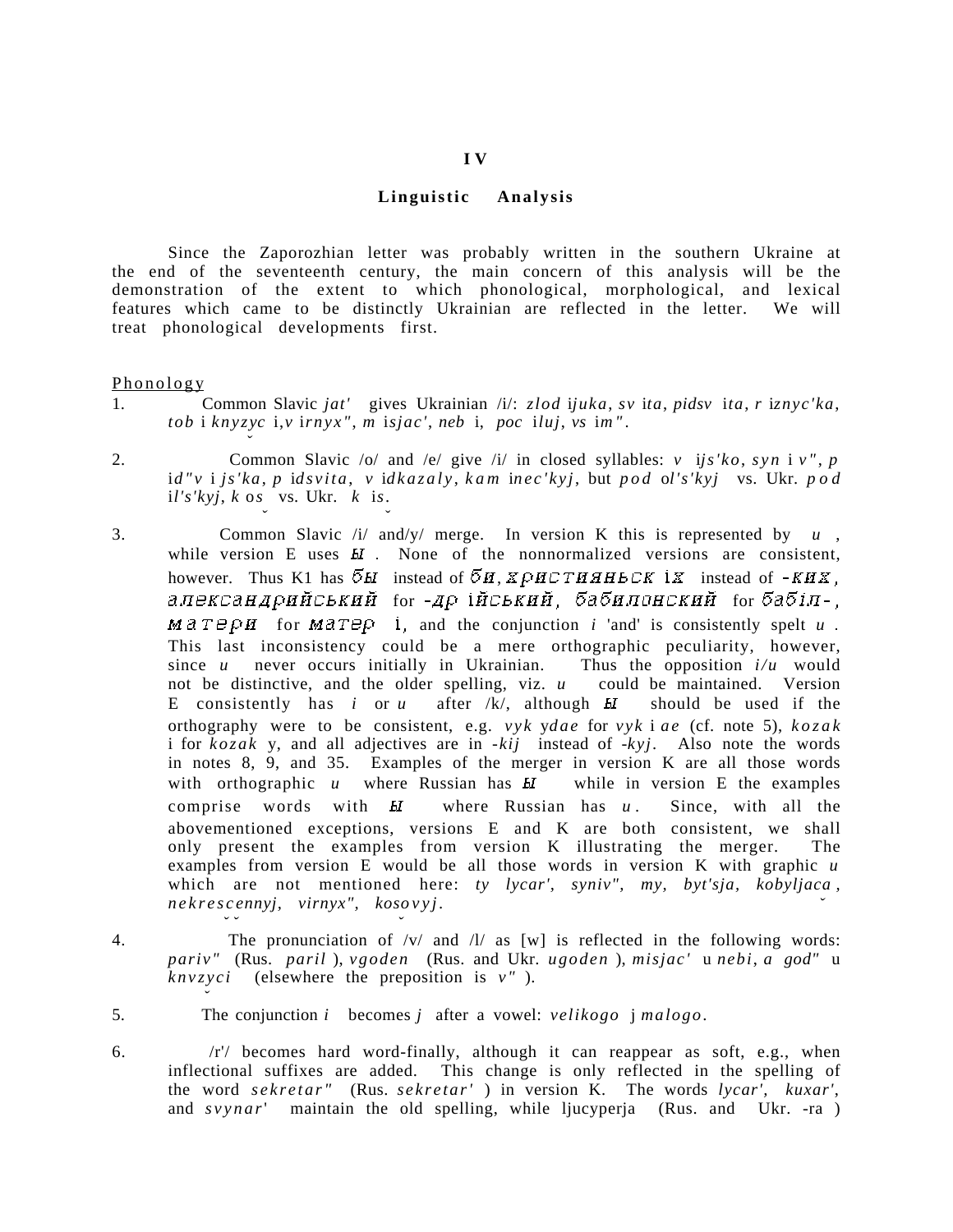appears to have a gratuitously soft ending. As in the case of the spelling of *i* 'and', however, this is probably just a matter of preserving an archaic spelling. In some older Ukrainian dictionaries, nouns ending in morphophonemic  $r'$  are spelled  $\overline{P}$   $\overline{B}$ , despite the fact that the pronunciation is hard in final position. Thus, *sekretar"* takes on the value of a misspelling indicating the true pronunciation of that epoch, while the other words, all spelled *r'* are morphophonemic spellings or graphic archaisms.

- 7. /e/ becomes /o/ after chuintantes and in certain words where Russian has /e/. There is also evidence of *okanie* , i.e. the pronunciation of unstressed /o/ as [o]: *tvogo* (Rus. *tvoego* ), *vs'ogo* (Rus. *vsego* ), *nas*ˆ*ogo* (Rus. *nas*ˆ*ego* ), *tobi* (Rus. *tebe* ), *kos*ˆ*ovyj* (Rus. *kos*ˆ*evoj* ), *kos*ˆ*o m* (Ukr. *kos*ˆ*e m* ); *kozaki* (Rus. *kazaki* ), *otoman* (Ukr. *otaman* , Rus. *ataman* ).
- 8. Epenthetiv /v/: *vidkazaly* (Rus. *otkazali* ) .
- 9. /c<sup>'</sup>/ remains soft: *misjac'*, knyzy*ci*.
- 10. /f/ is avoided: *ljucyperja* (Rus. *ljucyfera* , Ukr. *ljucypera* ).
- 11. /s/ is hard: *budes'', tovarsc''* or *tovarys''*.
- 12. The adjectival suffix which is -sk- in Russian and -s'k- in Ukrainian occurs in both variants in all versions of the letter. For the fourteen words containing this suffix, the distribution is the following:

| $K1*$      | $-s'k-$<br>10 | -sk- | -'sk- |
|------------|---------------|------|-------|
| E1         |               |      |       |
| $E2$ and 3 | g             |      |       |

\* K2 is normalized, and therefore has been excluded.

As can be seen, version K is the most consistently Ukrainian in its character. If the words *tatar'skyj* (E *tatarskij* ) and *xrystyjan'skix"* (E *xrestijans'kix"* ), which for version K were made to comprise the separate column -'sk-, are simply misspellings resulting from graphic metathesis, as seems most likely, since there is no justification for *r'* or *n'* in those words, then version K is much more consistently Ukrainian in this respect than any form of version E.

#### Morphology

In terms of morphology, the various versions of the letter all show a mixture of Russian and Ukrainian features:

#### 1. The Nominal System

a. The Vocative. All versions of the letter have *pljugavce* (from *pljugavec'*), which is a vocative form and shows the preservation of the first palatalization.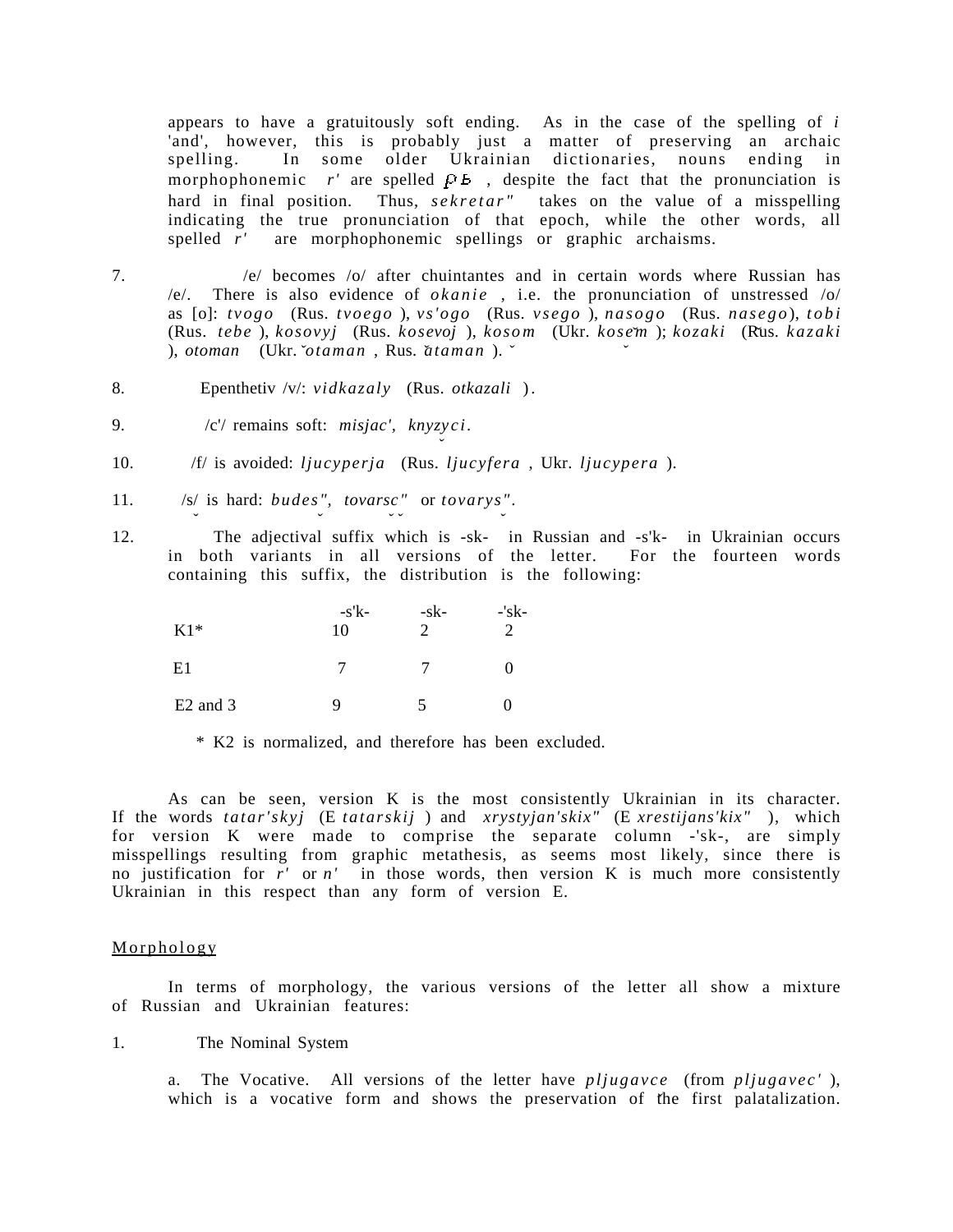Although most of the letter is spent calling the Sultan names, this is the only vocative form. It is also the only single-word insult in the entire letter.

b. The Genitive. In modern Ukrainian, a large number of masculine nouns have their genitive singular in /u/. The words *svit, pidsvit,* and *Egipt* are all of this type. In version K, the genitive in /u/ is entirely lacking, while version E has /u/ for the first two words but not for the third.

c. The Locative. The form in /i/ is a phonological development (v. part 1 of the description of the phonology, in this section). The reflex of the second palatalization is preserved in version E's loc. sg. knyzi (nom. sg. knyga ), while version K's diminutive knyzyci (nom. sg. knyzyca ) does not permit the alternation to appear.

2. The Verbal System is basically Ukrainian

a. 3 sg. pres. in *-* $\phi$ : *sere, pozivae* (E and K2 *pozirae*)

b. 1 pl. pres. in *-mo: boimos'* but *budem"* (this form also occurs in Mod. Ukr.)

c. Infinitive in *-ty: maty,* but *byt'sja* (Mod. Ukr. bytysja )

d. Masc. past in *-v"* (phonetic [w]): *pariv"* (E *vzjav"* ) (Cf. part 4 of the phonology)

e. The form *esi* 'thou art' is a clear archaism. Mod. Ukr. has *je* for all persons, and Mod. Rus. has virtually eliminated the present tense of 'be'.

3. Pronouns" v. section 7 of the phonology.

4. Prepositions and Conjunctions: v. sections 4 and 5 of the phonology.

#### Lexicon

By way of studying the lexical characteristics of the Zaporozhian letter, we shall give a list of noteworthy lexical items in the order of their occurence in the letter:

| sajtan:<br>East                  | This is a Ukrainian borrowing from Turkic. It is also found in                                    |
|----------------------------------|---------------------------------------------------------------------------------------------------|
|                                  | Russian dialects, but the common Russian form is satanaj.                                         |
| $to vary sc$ ":<br>$\vee$ $\vee$ | Literary Ukrainian is <i>tovarys</i> , as in version E, but the form<br>with $sc$ also<br>occurs. |
| jakyj and jak":                  | $=$ Ukr., Rus. is <i>kakoj</i> and <i>kak</i> .                                                   |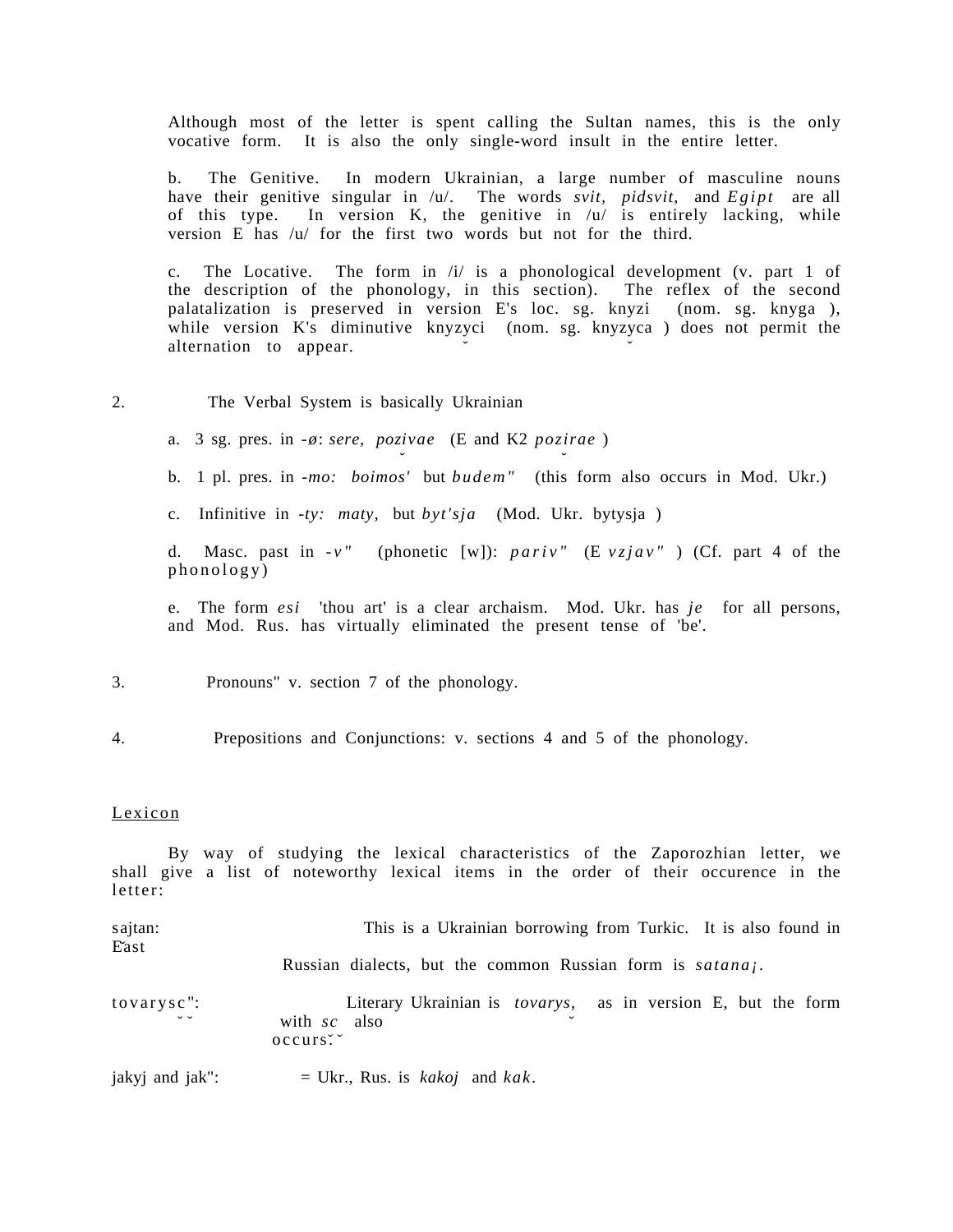| lycar':                         | $=$ Ukr., Rus. is rycar', which also occurs in Ukr.                                                                                                                             |
|---------------------------------|---------------------------------------------------------------------------------------------------------------------------------------------------------------------------------|
| pozivae:                        | This word does not occur with the meaning 'eat' in Rus. <i>Pozira-</i><br>is both Rus. and Ukr.                                                                                 |
| maty, maem":                    | $=$ Ukr.                                                                                                                                                                        |
| brovarnyk":                     | $=$ Ukr. (from Polish), it also occurs in West Russian dialects.                                                                                                                |
| aleksandryjs'kyj:               | Ukr. oleksandrijs'kyj, Rus. aleksandrijskij.                                                                                                                                    |
| kozolup:                        | I could not find this word in any modern dictionary.                                                                                                                            |
| armjans'ka:                     | Ukr. virmens'ka, Rus. armjanskaja.                                                                                                                                              |
| sagajdak":                      | See note 24 (Section III) and addendum.                                                                                                                                         |
| kat":                           | $=$ Ukr. (from Polish), borrowed by Russian from Ukrainian.                                                                                                                     |
| zlodijuka:                      | = Ukr., also <i>zlodijuga</i> . The Russian is <i>vorjujga</i> .                                                                                                                |
| gaspida:                        | $=$ Ukr., Rus. is <i>aspida</i> .                                                                                                                                               |
| blazen':                        | = Ukr., also in Vasmer's dictionary, and the dictionary by Dal',<br>where it is labeled as Southern and Western and is glossed as<br>'minor, young and foolish, inexperienced'. |
| riznyc'ka<br>(from<br>riznyk"): | = Ukr., the Rus. $reznik$ is dialectal, or refers only to a Kosher<br>butcher.                                                                                                  |
| ottak":                         | $=$ Ukr., Rus. is <i>vot tak</i> .                                                                                                                                              |
| pljugavec':                     | $=$ Ukr.                                                                                                                                                                        |
| bo:                             | $=$ Ukr. (or archaism).                                                                                                                                                         |
| se:                             | $=$ Ukr. (or archaism). Mod. Ukr. has $ce$ .                                                                                                                                    |
| kos:                            | also Ukr. kis 'cossack camp' from Turkic kos. Rus. kos.                                                                                                                         |
|                                 |                                                                                                                                                                                 |

In the E version we also have the Ukrainian *kudy* (Rus. *kuda* ), *os'* (Rus. *vot* ), and *z o* (Rus. *so*, which is the form used in the last line of version K). Also, the construction *xaj by* for the optative, which occurs in version E, is Ukrainian.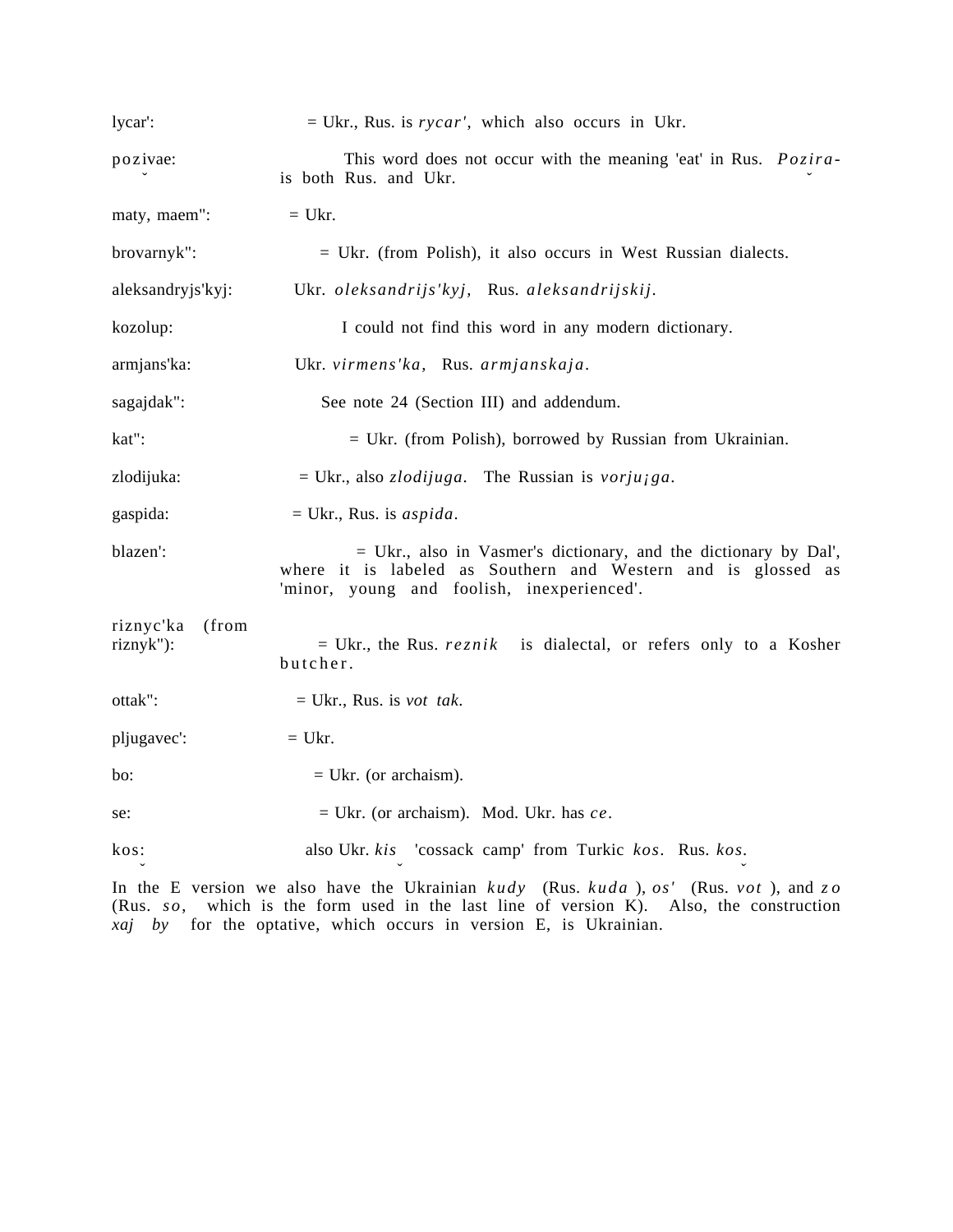#### **ADDENDUM**

After this article was written, an additional version of the Zaporozhian letter came to my attention. The third version is similar to those already studied, but it has some distinctive features worthy of comment. The differences in the number, order, and combination of elements, however, are such that the incorporation of this version into the framework of the article would be extremely awkward. I have thus decided to present the text of the letter wth a brief commentary as an addendum. The letter appeared in volume five of *Krypta¡dia* (originally edited and published by Friedrich Salomon Krauss in Heilbronn and Paris between 1883 and 1905, reissued by J.G. Blaschke Verlag, Darmstadt, 1975) pages 165-167, where it is said to have been collected in Niznij Dunavec, Dobrudza, in 1882. A version of the Turkish sultan's provoking letter is also given, but it does not differ significantly from the version already presented in the body of this article, except for the fact that it, like the version of the Zaporozhian letter with which it is given, is shorter and in a basically modern, normalized Ukrainian. Both letters were published with French translations. I will now give the text of the Zaporozhian letter as it appeared in  $Kryptajdia$  along with an English translation. along with an English translation.

#### **The Letter**

# Одповідь Султанові турецькому од козаків запорожських

Який ти у чорта лицарь: чорт сере, а ти і твое військо поідаете! Ти олександрійський броварник, козацький сагайдак, подольський кат, віменська свиня, свиняча морда, кобиляча срака, пізницька собака! Не будеш-ти годен синами христіянськими володіти, ми землею і водою, битися будемо з тобою, нехреений лоб, мать твою ёб!...

Ми числа не знаєм, календаря не маєм, а день у нас як у вас: поцілуй у гуздно насъ!

#### **The Transliteration**

# Odpovid' Sultanovi turec'komu od kozakiv zaporozs'kyx

Jakyj ty u<sup>1</sup> corta lycar': cort sere a ty i tvoje vijs'ko pojidajete<sup>2</sup>! Ty oleksandrijs'kyj brovarnyk, kozac'kyj sagajdak<sup>3</sup>, podol's'kyj kat, virmens'ka svynja, svynjaca morda, kobyljaca sraka, riznyc'ka sobaka! Ne budes-ty<sup>4</sup> goden synamy xrystijanš'kymy volodity<sup>5</sup>, my zemleju i vodoju, bytysja budemo z toboju, nexrescenyj lob, mat' tvoyu job<sup>6</sup>!

My cisla ne znajem, kalendarja ne majem, a den' u nas jak u vas: pociluj  $u^7$ guzdno8 nas"!

#### **The Translation**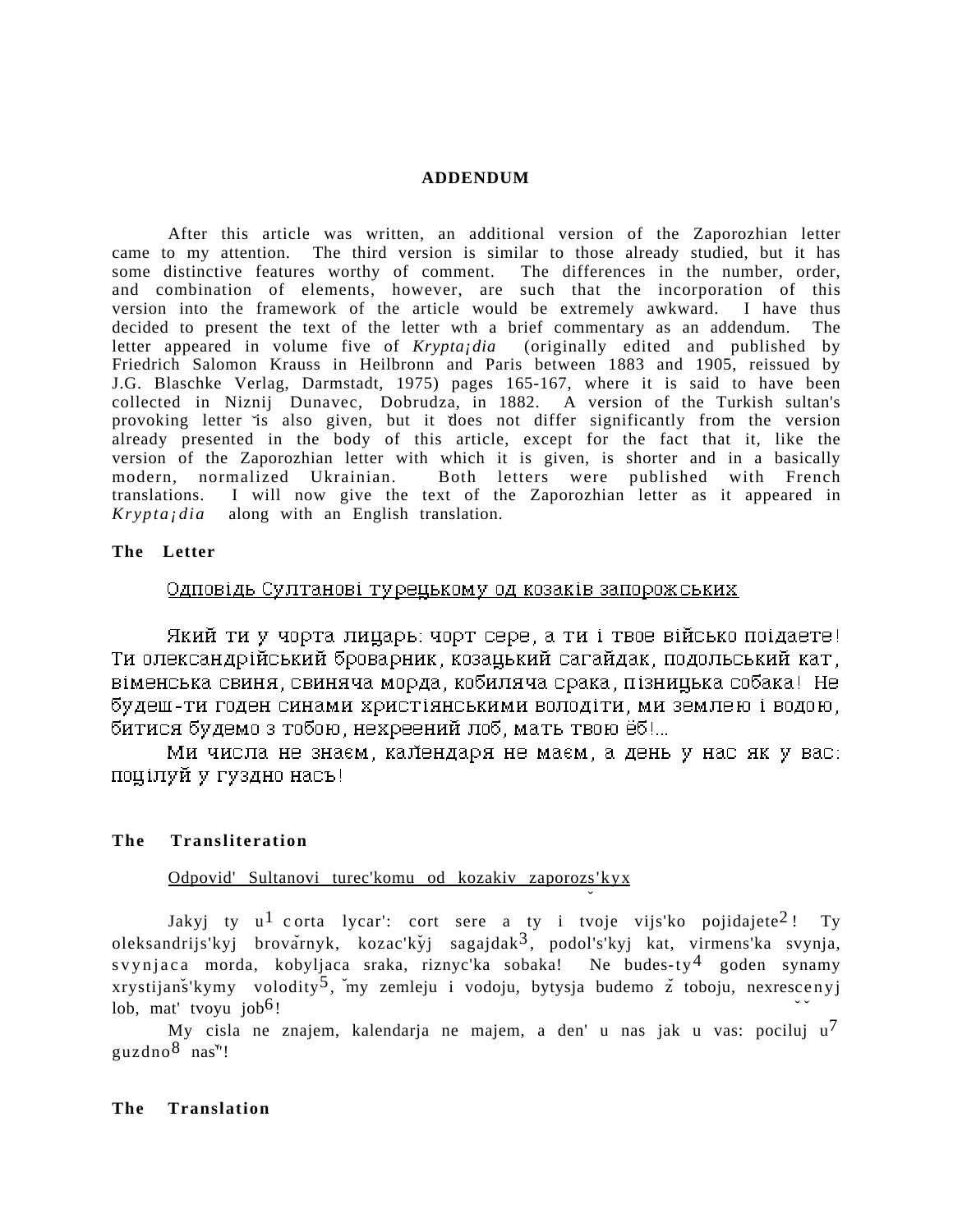#### Answer to the Turkish Sultan from the Zaporozhian Cossacks

What the hell kind of knight are you: the devil shits and you and your army eat [it[! You Alexandrian beerbrewer, Cossack quiver, Podolian hangman, Armenian pig, swine's snout, mare's asshole, butcher's dog! You're not fit to command the sons of Christians, we'll fight you on land and sea, unbaptized brow, fuck your mother!

We don't know the date, we don't have a calendar, but the day with us is the same as with you: kiss our ass!

The differences are readily apparent from a comparison of the two texts and the notes in the body of this article, and so I will restrict my comments to a few salient features.

- 1. In those places where the forms of the preposition *v/u* are in free variation, *u* was chosen as opposed to  $v$  in E and K.
- 2. *pojidajete* 'you eat'.
- 3. *sagajdak* : This difference is the most interesting (although *nexrescenyj lob*, *mat' tvoju job* is the most poetic). The French translation gives  $\check{c}arquois$ 'quiver' for *sagajdak* , but it is the different adjective, viz. *kozac'kyj* 'Cossack' (vs *tatar'skyj* "Tatar' in versions E and K) which suggests that perhaps *sagajdak* , and not *sajgak* 'steppe antelope', was actually intended. Given the shape and function of a quiver, i.e. it is sheath-like (cf. Latin *vagina* 'sheath' and 'cunt') and is used for holding long, straight, rigid objects, could the epithet *kozac'kyj sagajdak* possibly be interpreted as being a metaphorical rendering of some insult such as 'The Cossacks fuck you' or at least "The Cossacks fill you full of their arrows'? Since the nature of the letter is otherwise quite direct, it seems unlikely. Nevertheless, the possibility cannot be dismissed without further evidence.
- 4. The hyphen should not be there.
- 5. *volodity* 'to command'.
- 6. *mat' tvoju job* 'fuck your mother' (literally 'I/you/he/it fucked. . .'): This insult is taken directly from the Russian. Even when it is uttered using Ukrainian words, which would be  $MAT$   $I\rho$  **TBOH**  $I\bar{b}$  *matir tvoju jib* (actually, the pronunciation would be more like *jeb* , but I have chosen to use *ji* as a transliterating device to distingish  $i^{TM}$  from  $\epsilon$  which I transliterate  $je$  .), the speaker is felt to be swearing in the "Muscovite" manner. This is the only Russianism in the text.
- 7. See note 1.
- 8. This is illiterate. It should be *guzno* .